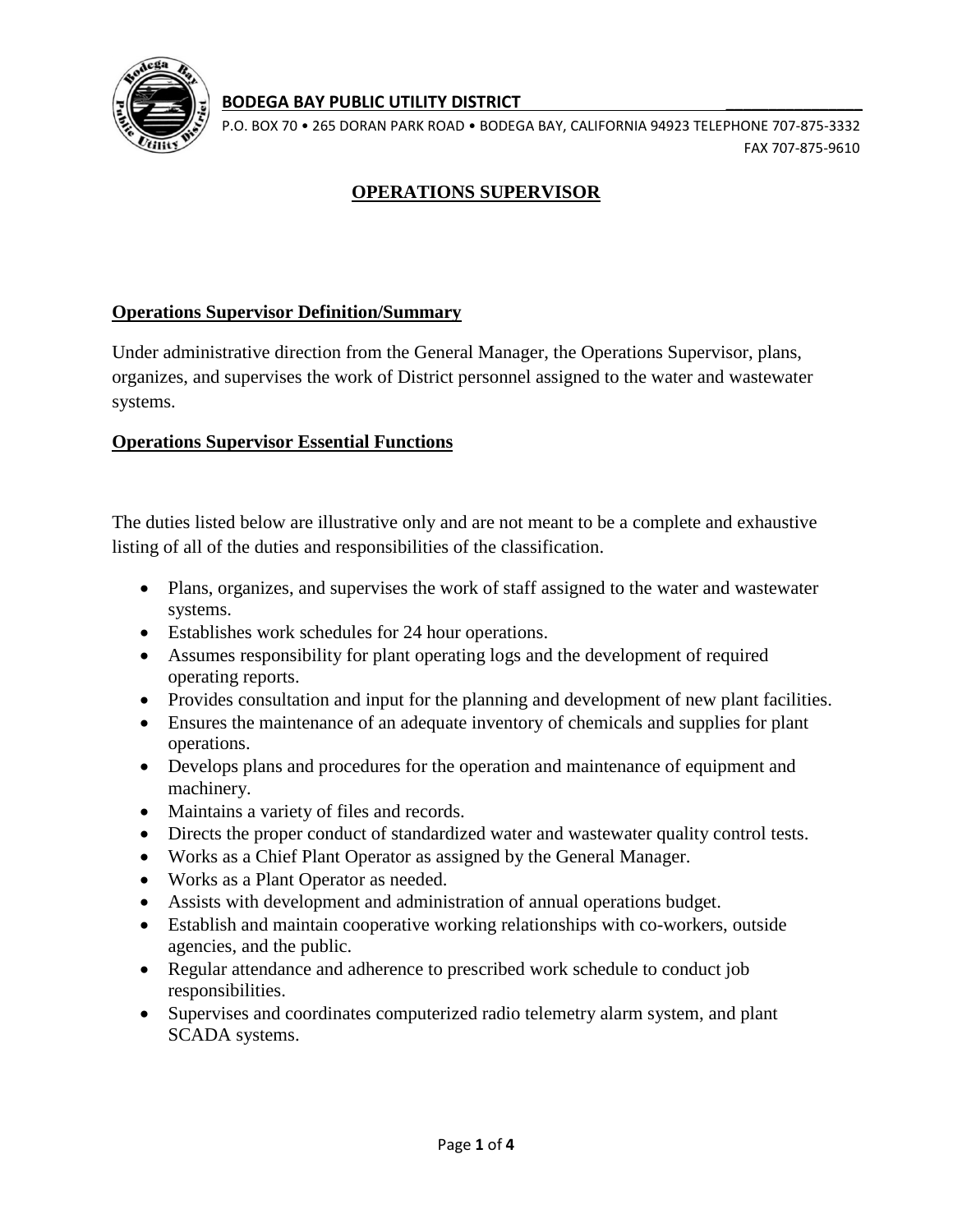## **Operations Supervisor Other Duties**

- Reviews operator time reports for proper allocation of time and approves them.
- Holds periodic staff meetings and instructs staff in proper safety procedures.
- Represents District water and wastewater system functions with the public, contractors, and representatives of other government agencies.
- Performs related duties as assigned.

## **Operations Supervisor Job Standards/Specifications**

### Knowledge Of:

- Operating principles, methods, materials, and equipment used in water and wastewater systems.
- Repairs, maintenance, and adjustment of water and wastewater system equipment.
- Chemical and quality testing of water and wastewater.
- Laws, regulations, and ordinances applicable to water and wastewater systems.
- Budget preparation and fiscal controls.
- Proper work safety standards.
- Principles of employee training and supervision.

### Ability To:

- Plan, organize, direct, and supervise the operation, maintenance, and repair of water and wastewater systems.
- Oversee the proper conduct and interpretation of standard water and wastewater quality testing.
- Provide supervision, training, and work evaluations for assigned staff.
- Read plant measurement and recording equipment, interpreting results to make adjustments to operations.
- Use proper safety precautions in working with plant chemicals.
- Read and interpret plans, diagrams, blueprints, and plant piping and distribution diagrams.
- Develop information and prepare reports.
- Effectively represent District with the public, contractors, and other organizations.
- Work weekdays, weekends, holidays and standby.
- Pass pre-employment physical and background check.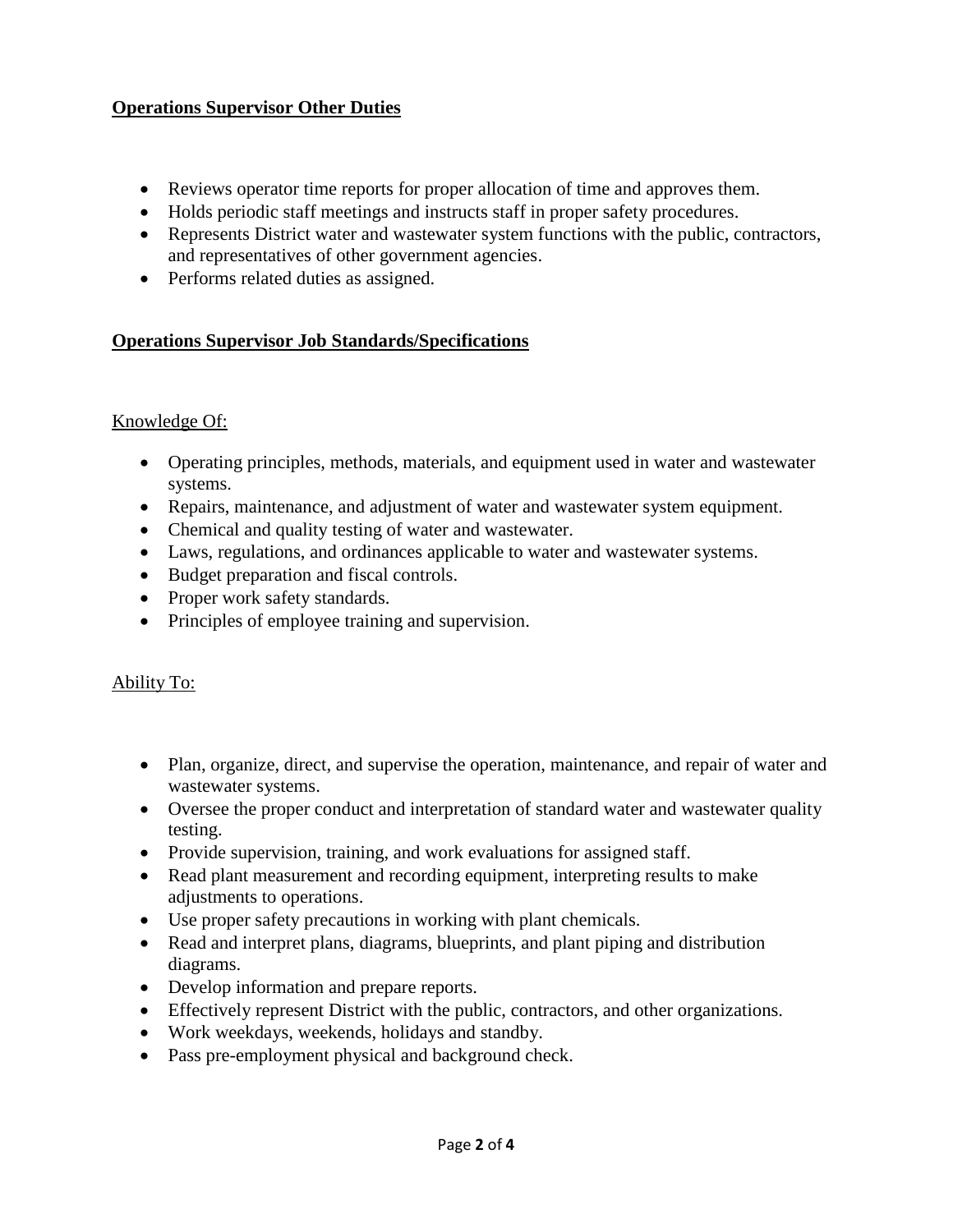### **Operations Supervisor Desirable Qualifications**

#### AA/AS or BA/BS desirable.

A typical way to obtain the knowledge and abilities would be:

Experience: Four years of increasingly responsible experience in water and wastewater system maintenance and operations work with at least one year in a supervisory capacity or any combination of education, training and experience that would provide an opportunity to acquire the knowledge, skills and abilities listed above.

## **Operations Supervisor License Certificate Registration Requirement**

Driver License: Possession of a valid California Class C Driver License may be required at the time of appointment. Failure to obtain or maintain such required license(s) may be cause for disciplinary action. Individuals who do not meet this requirement due to a physical disability will be considered for accommodation on a case-by-case basis.

Possession and proof of a driving record free of multiple or serious traffic violations or accidents for two (2) consecutive years.

Requires ability to maintain updated safety knowledge and/or certification in MSDS, HAZMAT handling and respiratory protection requirements.

General Certifications: Possession of a Grade III Wastewater Treatment Plant Certificate issued by the California State Water Resources Control Board, a Grade III Water Operator Certificate issued by the California State Department of Public Health, a Grade III Water Distribution Certificate issued by the California State Department of Public Health, a Grade 1 Collection System Maintenance Certificate issued by the California Water Environment Association, valid CPR and First Aid Certification is required. Must possess and maintain the appropriate certification as required by the California State Health Department and the California State Water Resources Control Board. Certification(s) need to be finished and obtained either at date of hire or within an acceptable period of time, not to exceed eighteen (18) months from hire. Such as: CalOSHA Safety Certification, etc.